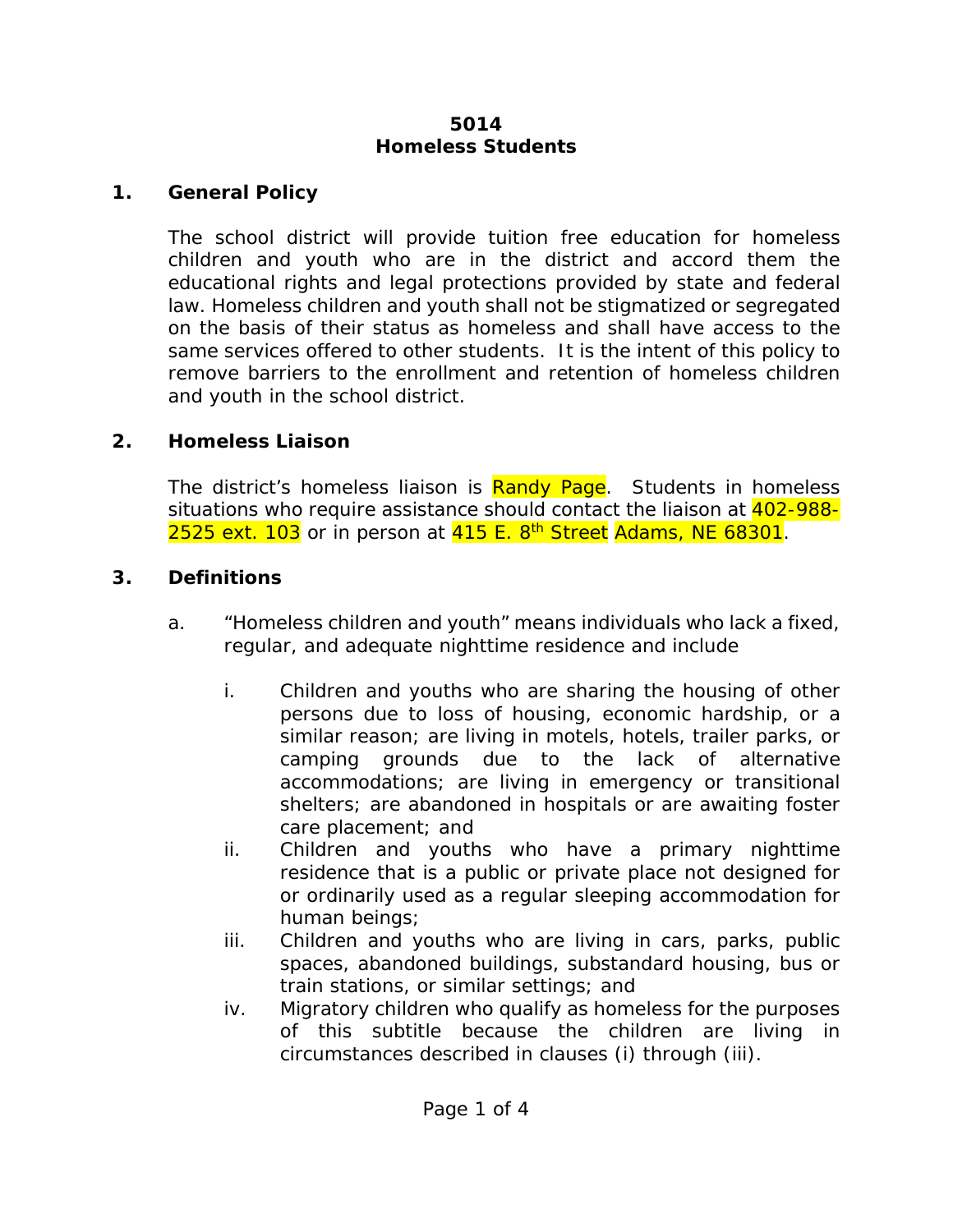- b. The term "homeless" or "homeless individual" does not include any individual imprisoned or otherwise detained by the act of Congress or by state law.
- c. "Child" and "youth" refers to persons who, if they were children of residents of the District, would be entitled to a free education.
- d. The term "unaccompanied youth" includes a youth not in the physical custody of a parent or guardian.
- e. "School of origin" means the school that the child or youth attended when permanently housed or the school in which the child or youth was last enrolled.
- **4. Strategies to Address Enrollment Delays.** In order to address enrollment delays resulting from homelessness, the school district shall immediately enroll homeless students even if they are unable to produce records normally required for enrollment such as immunization and medical records, residency documents, birth certificates, school records, or other documentation, or guardianship documents. The school district shall immediately contact the school last attended by the student to obtain academic and other records. The school district's homeless liaison shall assist in obtaining necessary immunizations, or immunization or medical records.
- **5. Transportation.** Transportation shall be provided to homeless students to the extent required by law and comparable to that provided to students who are not homeless. At the request of the parent or guardian (or in the case of an unaccompanied youth, the liaison), transportation shall be provided to and from the school of origin as follows:
	- a. If the homeless child or youth continues to live in the area served by the school district, the child's or youth's transportation to and from the school of origin shall be provided or arranged by the school district.
	- b. If the homeless child's or youth's living arrangements in the area served by the school district terminate and the child or youth, though continuing his or her education in the school district, begins living in an area served by another school district, the school district and the new school district in which the homeless child or youth is living shall negotiate to agree upon a method to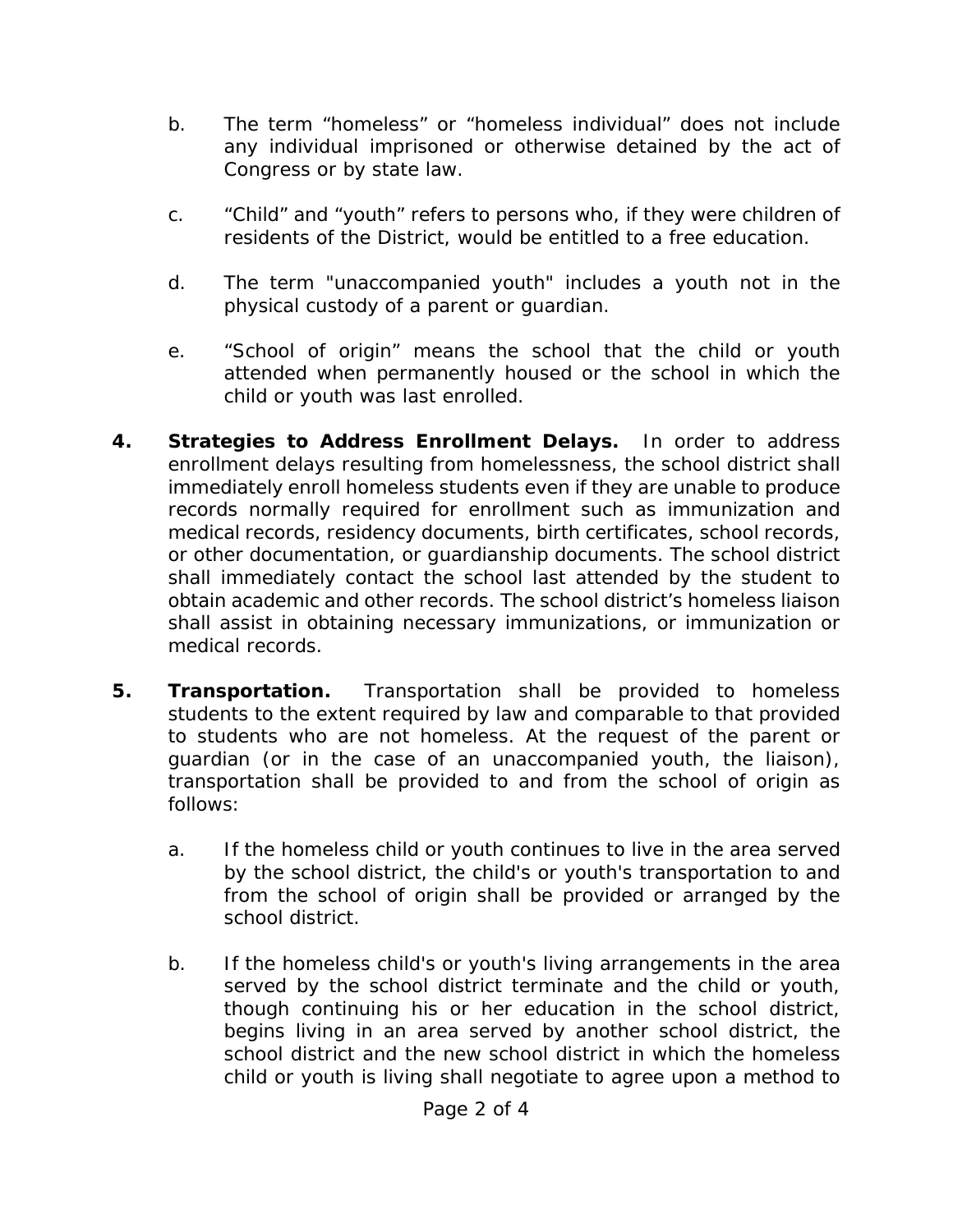apportion the responsibility and costs for providing the child with transportation to and from the school district. If the districts are unable to agree, the responsibility and cost for transportation shall be shared equally.

- **6. Dispute Process.** If a dispute arises over school selection or enrollment in a school:
	- a. The child or youth shall be admitted immediately to the school in which enrollment is sought, pending resolution of the dispute;
	- b. The child, youth, parent, or guardian shall be referred to the district's homeless liaison who shall carry out the dispute resolution process within (30) thirty calendar days after receiving notice of the dispute;
	- c. The parent or guardian of the child or youth shall be provided with a written explanation of the school's decision regarding school selection or enrollment, including the rights of the parent, guardian, or youth to appeal the decision within (30) thirty calendar days of the time such complaint or dispute is brought.
	- d. In the case of an unaccompanied youth, the homeless liaison shall ensure that the youth is immediately enrolled in the school in which enrollment is sought pending resolution of the dispute.

# 7. **Appeal Process**

**a. Nebraska Department of Education.** If the Complainant is not satisfied with the written decision of the District after the dispute resolution process, the Complainant may appeal the decision of the District to the Commissioner of the Nebraska Department of Education within (30) thirty calendar days of receipt of the decision from the District, pursuant to Nebraska Department of Education Rule 19.

**b. State Board of Education**. If the Complainant is not satisfied with the decision of the Commissioner, the Complainant may file a Petition with the State Board of Education within (30) thirty calendar days of the receipt of the decision of the Commissioner pursuant to Nebraska Department of Education Rule 19.